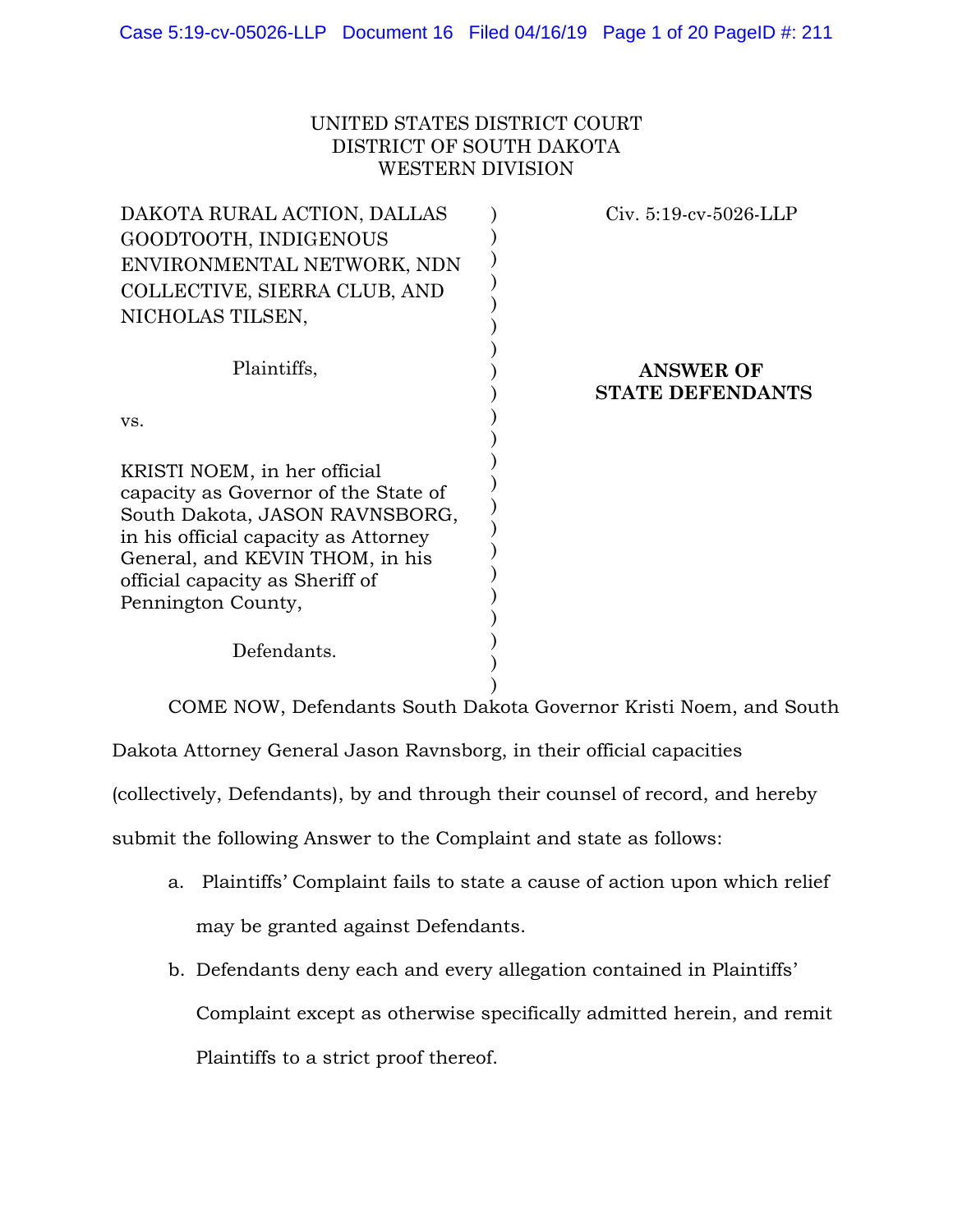The paragraph numbers below correspond with the numbered paragraphs in Plaintiffs' Complaint.

#### **INTRODUCTION**

1. Paragraph 1 is a summary of Plaintiffs' case to which no response is necessary. To the extent an answer is required, the paragraph is denied.

2. Paragraph 2 makes legal assertions to which no response is necessary.

3. As to Paragraph 3, Defendants lack knowledge or information sufficient to form a belief about the truth of the allegation.

4. As to Paragraph 4, Defendants admit that Senate Bill No. 189 entitled "An act to establish a fund to receive civil recoveries to offset costs incurred by riot boosting, to make a continuous appropriation therefor, and to declare an emergency" ("S.B. 189" or "The Act") was passed to address acts of force or violence during potential protests. Defendants deny the remainder of Paragraph 4.

5. Defendants deny Paragraph 5.

### **JURISDICTION AND VENUE**

6. As to Paragraph 6, Plaintiffs make a legal assertion to which no response is necessary.

7. As to Paragraph 7, Plaintiffs make a legal assertion to which no response is necessary.

8. As to Paragraph 8, Plaintiffs make a legal assertion to which no response is necessary.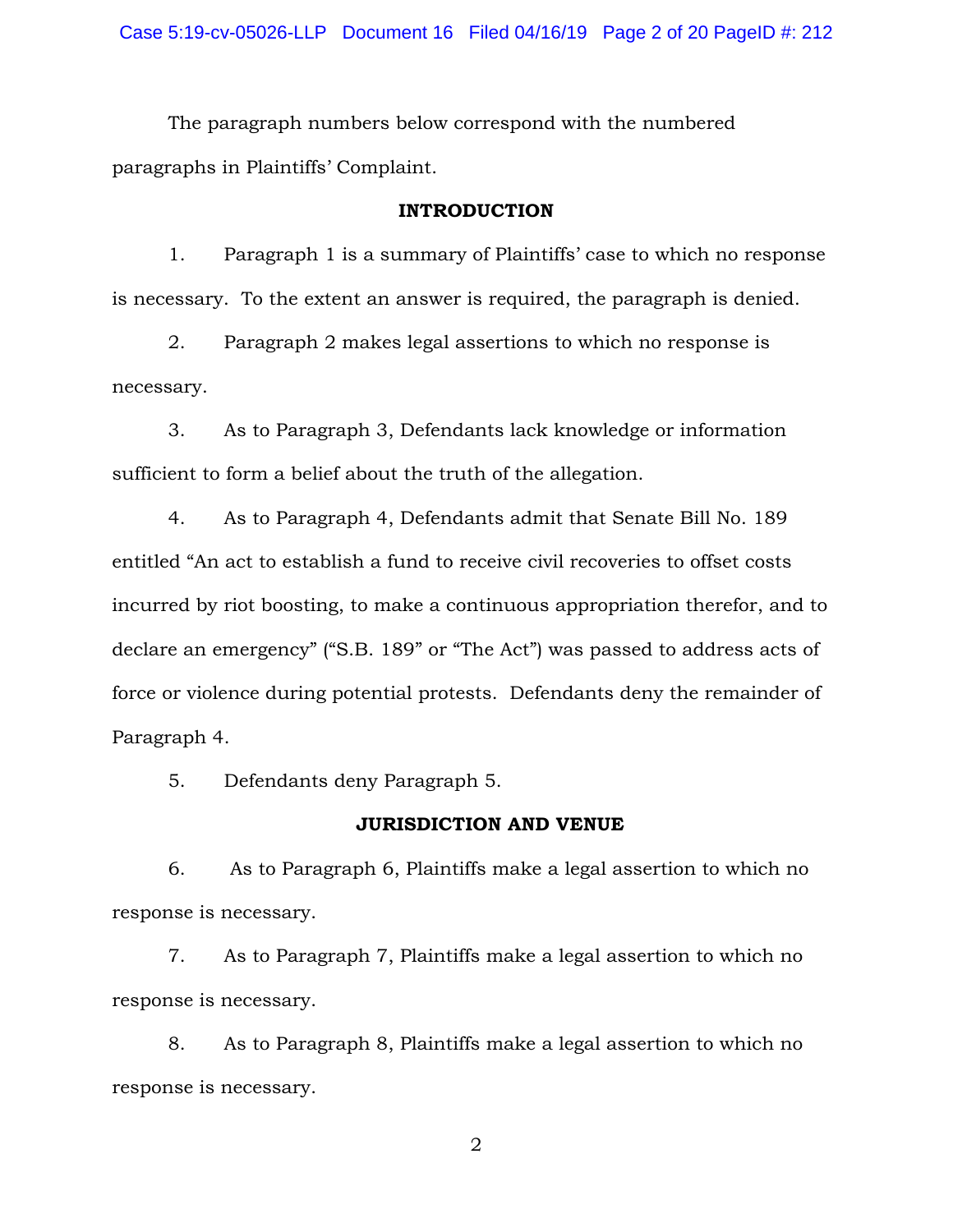9. Defendants deny Paragraph 9.

### **PARTIES**

10. As to Paragraph 10, Defendants admit that Dakota Rural Action, Inc. is a South Dakota corporation with its principal place of business in Brookings, South Dakota. Defendants lack knowledge or information sufficient to form a belief about the truth of the remainder of the paragraph.

11. As to Paragraph 11, Defendants lack knowledge or information sufficient to form a belief about the truth of the statement regarding Dallas Goldtooth. Defendants deny that Plaintiff Indigenous Environmental Network ("IEN") is an organization registered in Minnesota. Defendants admit that a business named Indigenous Educational Network of Turtle Island is registered in Minnesota. Defendants lack knowledge or information sufficient to form a belief about the truth of the remainder of the paragraph.

12. As to Paragraph 12, Defendants lack knowledge or information sufficient to form a belief about the truth of the allegation.

13. As to Paragraph 13, Defendants lack knowledge or information sufficient to form a belief about the truth of the statement regarding Nicholas Tilsen. Defendants admit that NDN Collective, Inc. is a corporation registered in South Dakota. Defendants lack knowledge or information sufficient to form a belief about the truth of the remainder of the paragraph.

14. Defendants admit that Kristi Noem is the Governor of the State of South Dakota and the Complaint lists her as being sued in her official capacity.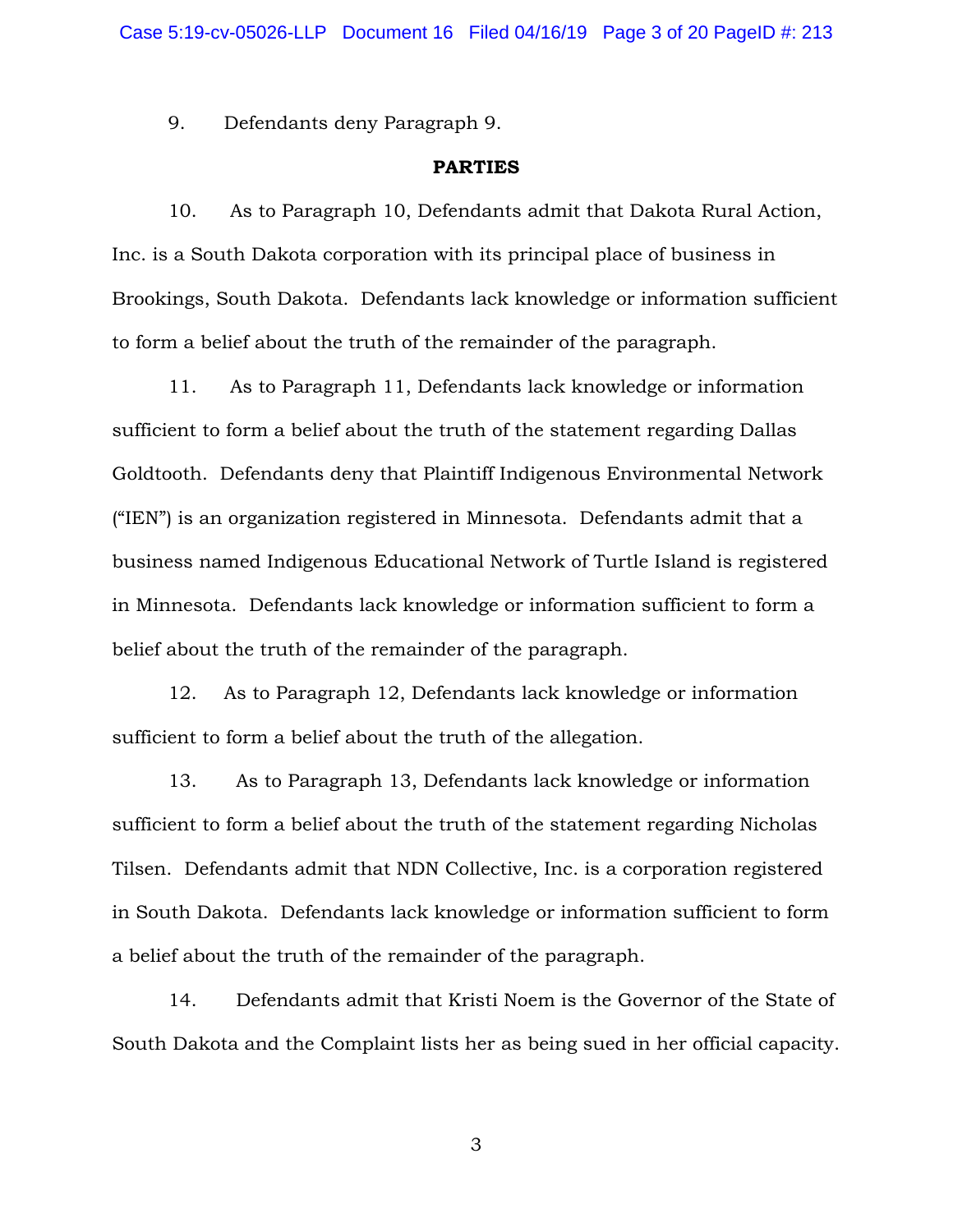The remainder of Paragraph 14 is a legal assertion to which no response is necessary.

15. Defendants admit that Jason Ravnsborg is the Attorney General of the State of South Dakota and the Complaint lists him as being sued in his official capacity. The remainder of Paragraph 15 is a legal assertion to which no response is necessary.

16. Defendants admit that Kevin Thom is the Sheriff of Pennington County and the Complaint lists him as being sued in his official capacity. The remainder of Paragraph 16 is a legal assertion to which no response is necessary.

### **STATEMENT OF FACTS**

### **I. THE "RIOT BOOSTING" ACT**

17. Defendants admit Paragraph 17.

18. Defendants admit that Paragraph 18 (a) and (b) contain portions of The Act. Defendants deny that these portions represent The Act in total or that such portions are more relevant than other non-cited portions of The Act.

19. Defendants admit Paragraph 19.

20. Defendants deny Paragraph 20.

21. Defendants deny Paragraph 21.

22. Defendants deny Paragraph 22.

23. Defendants admit that an individual need not be physically present during a riot to be covered by The Act. Defendants deny the remainder of Paragraph 23.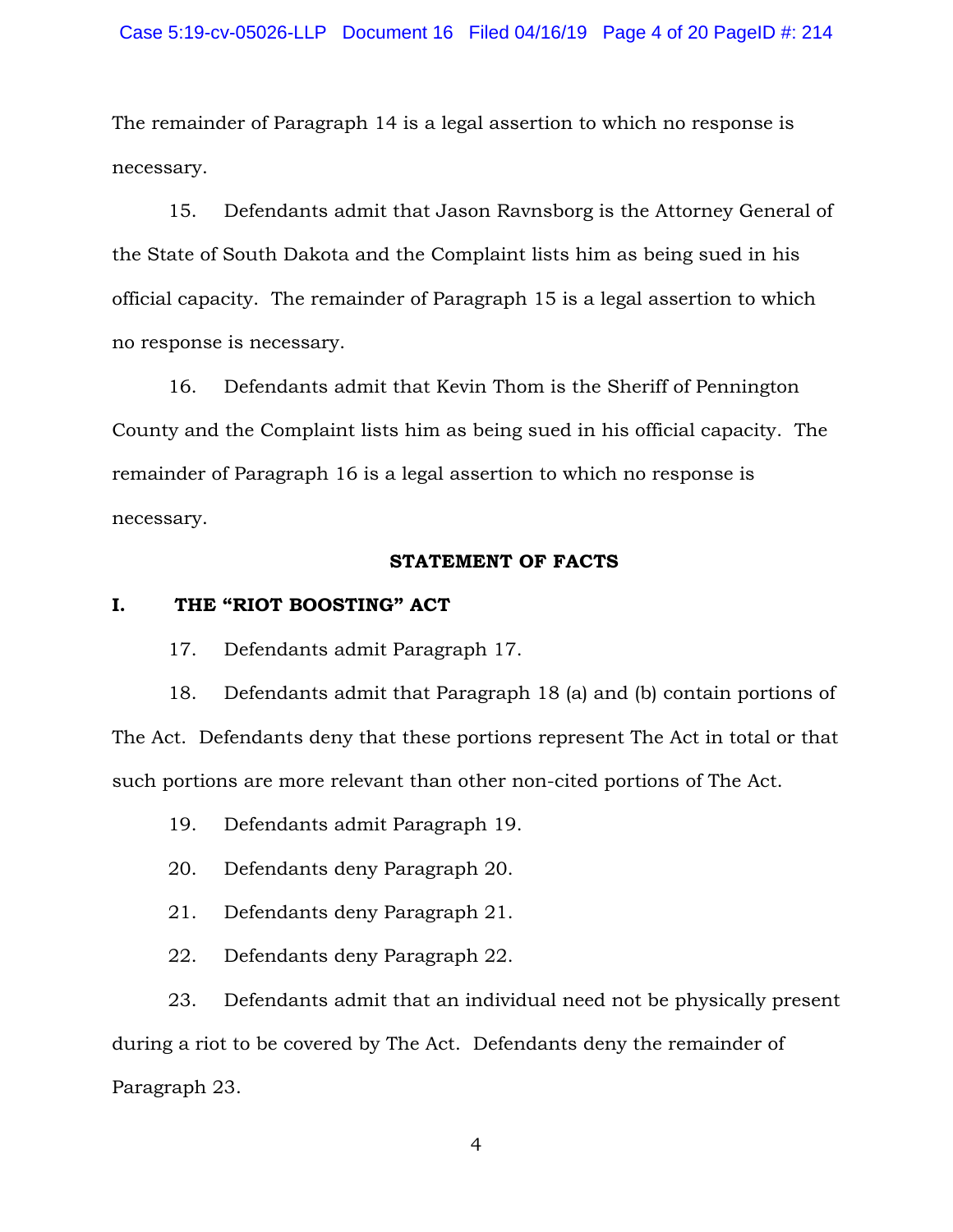24. Defendants deny Paragraph 24 to the extent that it implies The Act is unconstitutional. Defendants admit that a criminal conviction is not necessary to enforce provisions of The Act.

25. As to Paragraph 25, Defendants admit the title of The Act in

cludes the words "a fund to receive civil recoveries to offset costs incurred by riot boosting, to make a continuous appropriation therefore, and to declare an emergency." Defendants deny the title should be used for interpretive purposes or that the title encompasses the entirety of The Act's purpose. SDCL 2-14-9 (stating titles "constitute no part of any statute").

26. As to Paragraph 26, Defendants admit The Act, in part, creates the "riot boosting recovery fund." Defendants deny the remainder of paragraph 26.

27. As to Paragraph 27, Defendants admit The Act, in part, provides "Money in the fund may be used to pay any claim for damages arising out of or in connection with a riot or may be transferred to the pipeline engagement activity coordination expenses fund."

28. As to Paragraph 28, Defendants admit that Governor Noem held a press conference regarding The Act. Defendants admit that George Soros was given as an example of an individual commonly-known as one who funds protests. Defendants deny that Plaintiffs' excerpt of that press conference accurately portrays the intent of The Act. Defendants further answer that statements made by Defendants describing The Act, or in support of passage of The Act, are not relevant to an analysis of the constitutionality of The Act. *Eagleman v. Diocese of Rapid City*, 2015 S.D. 22, ¶¶ 11-12, 862 N.W.2d 839,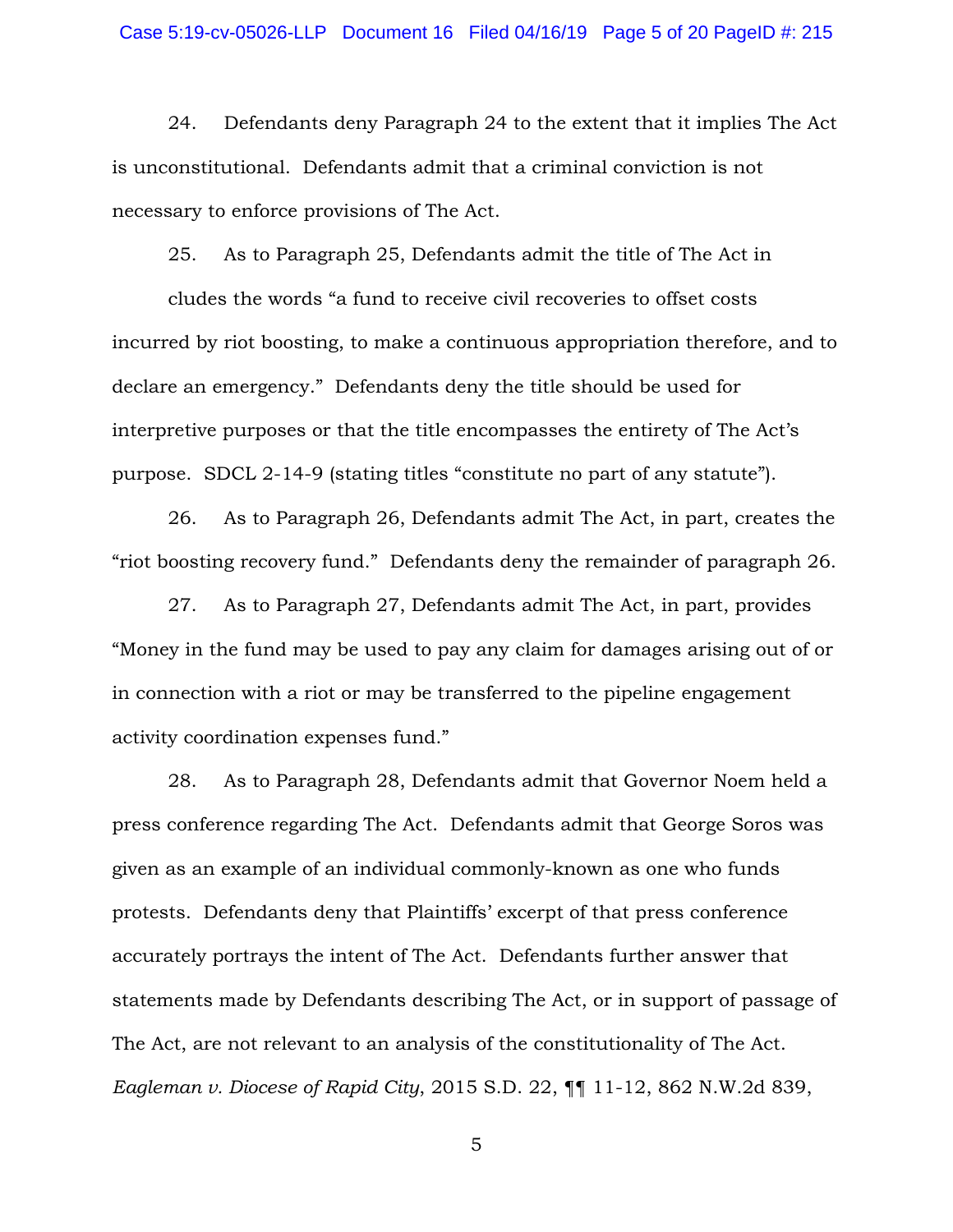845-846 (isolated statements cannot be said to be the view of the Legislature as a whole); *South Dakota Farm Bureau, Inc. v. Hazeltine*, 202 F.Supp.2d 1020, 1029 (D.S.D. 2002) (intent of one or more legislators or sponsors is without legal significance).

29. As to Paragraph 29, Defendants admit that Governor Noem held a press conference regarding The Act. Defendants admit that the quoted words were said during that press conference. Defendants deny that Plaintiffs' excerpt of that press conference accurately portrays intent of The Act. Defendants further answer that statements made by Defendants describing The Act, or in support of passage of The Act, are not relevant to an analysis of the constitutionality of The Act. *Eagleman v. Diocese of Rapid City*, 2015 S.D. 22, ¶¶ 11-12, 862 N.W.2d 839, 845-846 (isolated statements cannot be said to be the view of the Legislature as a whole); *South Dakota Farm Bureau, Inc. v. Hazeltine*, 202 F.Supp.2d 1020, 1029 (D.S.D. 2002) (intent of one or more legislators or sponsors is without legal significance).

30. As to Paragraph 30, Defendants admit that Governor Noem's outside legal counsel testified regarding The Act. Defendants admit that, as part of that testimony, legal counsel mentioned professional protestors. Defendants deny that Plaintiffs' excerpt of that testimony accurately portrays the intent of The Act. Defendants further assert that statements made by Defendants or their agents describing The Act, or in support of passage of The Act, are not relevant to an analysis of the constitutionality of The Act. *Eagleman v. Diocese of Rapid City*, 2015 S.D. 22, ¶¶ 11-12, 862 N.W.2d 839,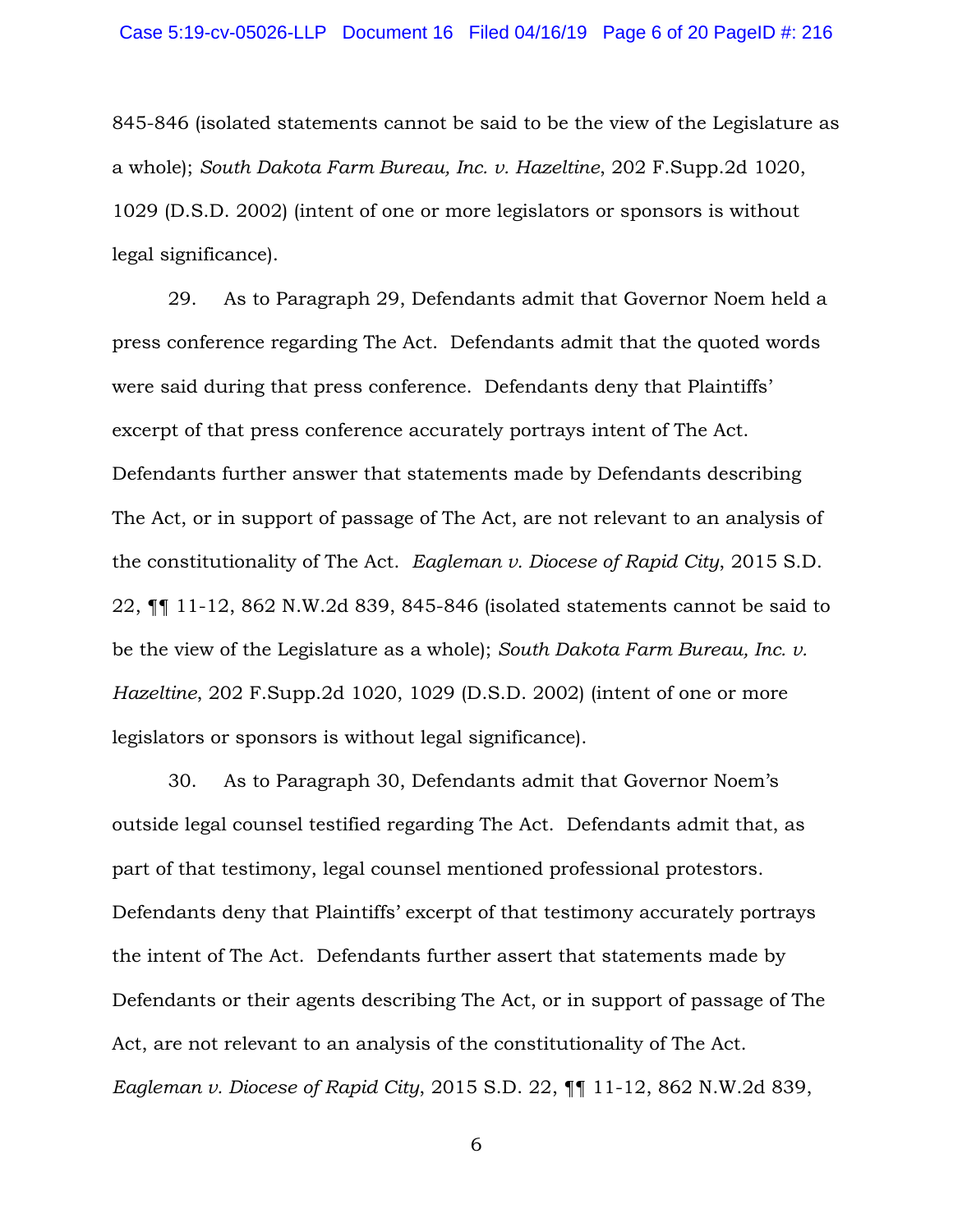845-846 (isolated statements cannot be said to be the view of the Legislature as a whole); *South Dakota Farm Bureau, Inc. v. Hazeltine*, 202 F.Supp.2d 1020, 1029 (D.S.D. 2002) (intent of one or more legislators or sponsors is without legal significance).

31. As to Paragraph 31, Defendants admit that a protest occurred in North Dakota regarding the pipeline. Defendants lack knowledge or information sufficient to form a belief about the truth of the remainder of the first sentence. Defendants admit that during Governor Noem's outside legal counsel's testimony regarding The Act, a slide was shown which was a reproduction of a graphic prepared by the North Dakota State Government, ND Response, which stated "661 professional protestors arrested in North Dakota." Defendants deny that Plaintiffs' excerpt of that testimony accurately portrays the intent of The Act. Defendants further assert that statements made by Defendants or their agents describing The Act, or in support of passage of The Act, are not relevant to an analysis of the constitutionality of The Act. *Eagleman v. Diocese of Rapid City*, 2015 S.D. 22, ¶¶ 11-12, 862 N.W.2d 839, 845-846 (isolated statements cannot be said to be the view of the Legislature as a whole); *South Dakota Farm Bureau, Inc. v. Hazeltine*, 202 F.Supp.2d 1020, 1029 (D.S.D. 2002) (intent of one or more legislators or sponsors is without legal significance).

32. As to Paragraph 32, Defendants admit that testimony before the Legislature included the quoted language. Defendants deny that Plaintiffs' excerpt of that testimony accurately portrays the intent of The Act. Defendants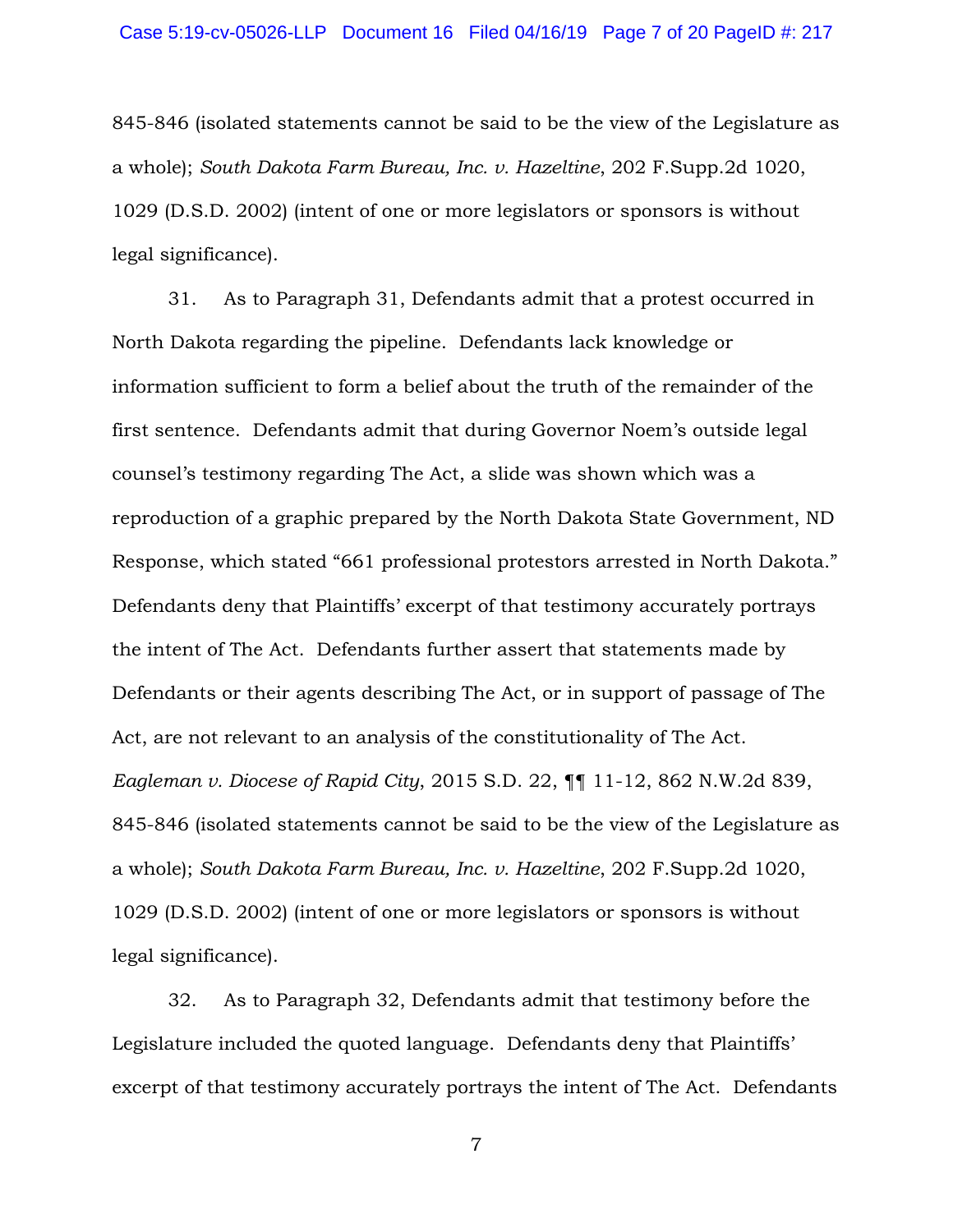further assert that statements made by Defendants or their agents describing The Act, or in support of passage of The Act, are not relevant to an analysis of the constitutionality of The Act. *Eagleman v. Diocese of Rapid City*, 2015 S.D. 22, ¶¶ 11-12, 862 N.W.2d 839, 845-846 (isolated statements cannot be said to be the view of the Legislature as a whole); *South Dakota Farm Bureau, Inc. v. Hazeltine*, 202 F.Supp.2d 1020, 1029 (D.S.D. 2002) (intent of one or more legislators or sponsors is without legal significance).

33. As to Paragraph 33, Defendants admit that Governor Noem held a press conference regarding The Act. Defendants admit that the quoted words were said during that press conference. Defendants deny that Plaintiffs' excerpt of that press conference accurately portrays the intent of The Act. Defendants further assert that statements made by Defendants describing The Act, or in support of passage of The Act, are not relevant to an analysis of the constitutionality of The Act. *Eagleman v. Diocese of Rapid City*, 2015 S.D. 22, ¶¶ 11-12, 862 N.W.2d 839, 845-846 (isolated statements cannot be said to be the view of the Legislature as a whole); *South Dakota Farm Bureau, Inc. v. Hazeltine*, 202 F.Supp.2d 1020, 1029 (D.S.D. 2002) (intent of one or more legislators or sponsors is without legal significance).

34. As to Paragraph 34, Defendants admit that Governor Noem issued a press release regarding The Act. Defendants admit that the quoted words are present as part of that press release. Defendants deny that Plaintiffs' excerpt of that press release accurately portrays the intent of The Act. Defendants further assert that statements made by Defendants describing The Act, or in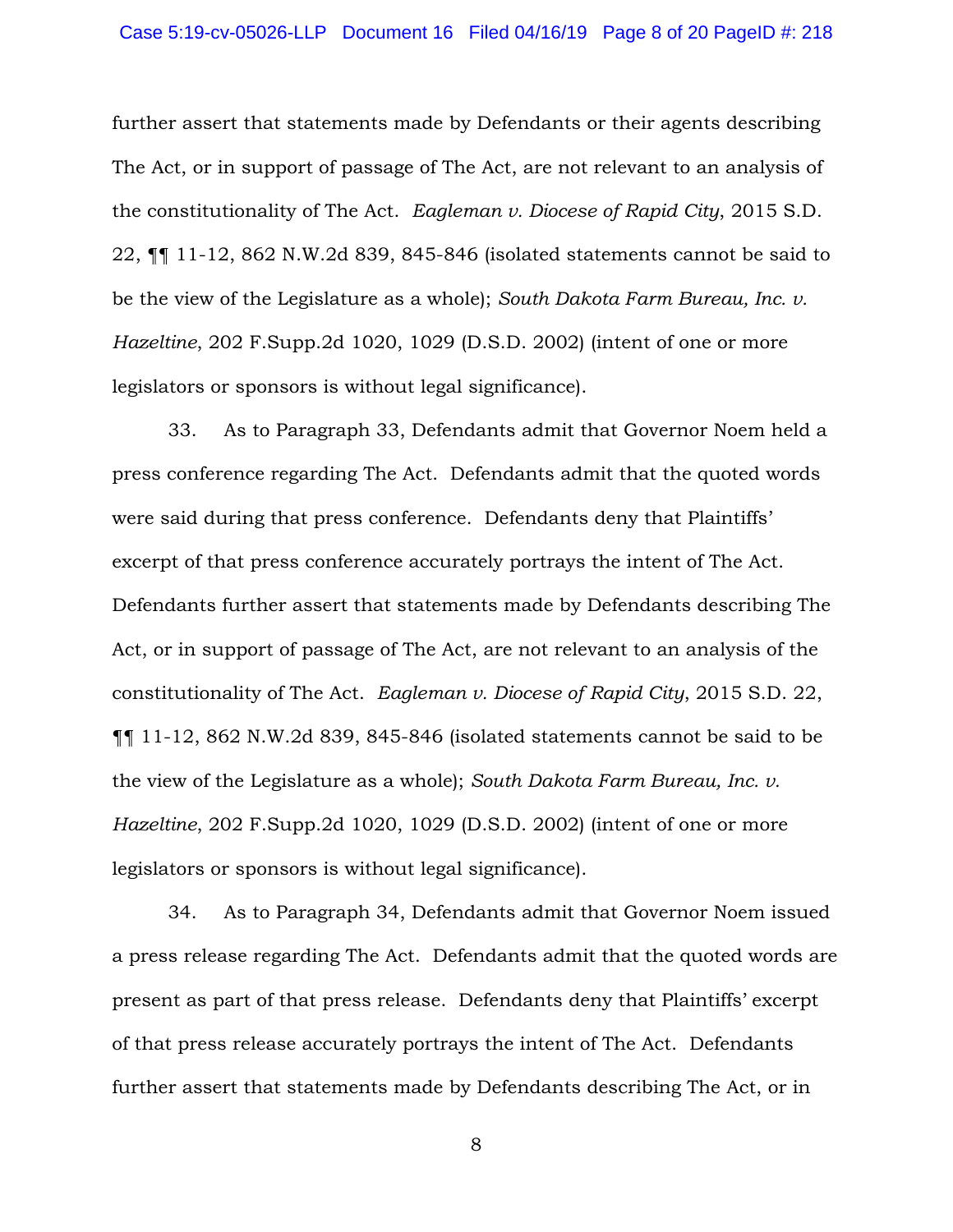support of passage of The Act, are not relevant to an analysis of the constitutionality of The Act. *Eagleman v. Diocese of Rapid City*, 2015 S.D. 22, ¶¶ 11-12, 862 N.W.2d 839, 845-846 (isolated statements cannot be said to be the view of the as a whole); *South Dakota Farm Bureau, Inc. v. Hazeltine*, 202 F.Supp.2d 1020, 1029 (D.S.D. 2002) (intent of one or more legislators or sponsors is without legal significance).

35. Paragraph 35 is denied. All citizens of the state, including tribes, tribal members, and environmental groups, were equally allowed to participate in the legislative process.

36. As to Paragraph 36, Defendants admits the quoted language appears in The Act. Defendants deny the remainder of Paragraph 36.

37. As to Paragraph 37, Defendants lack knowledge or information sufficient to form a belief about the truth of this allegation.

### **II. THE CRIMINAL STATUTES**

38. As to Paragraph 38, Defendants admit that SDCL 22-10-6 provides, "Any person who participates in any riot and who directs, advises, encourages, or solicits other persons participating in the riot to acts of force or violence is guilty of a Class 2 felony" and that SDCL 22-10-6.1 provides, "Any person who does not personally participate in any riot but who directs, advises, encourages, or solicits other persons participating in the riot to acts of force or violence is guilty of a Class 5 felony."

39. Defendants admit Paragraph 39.

40. Defendants admit Paragraph 40.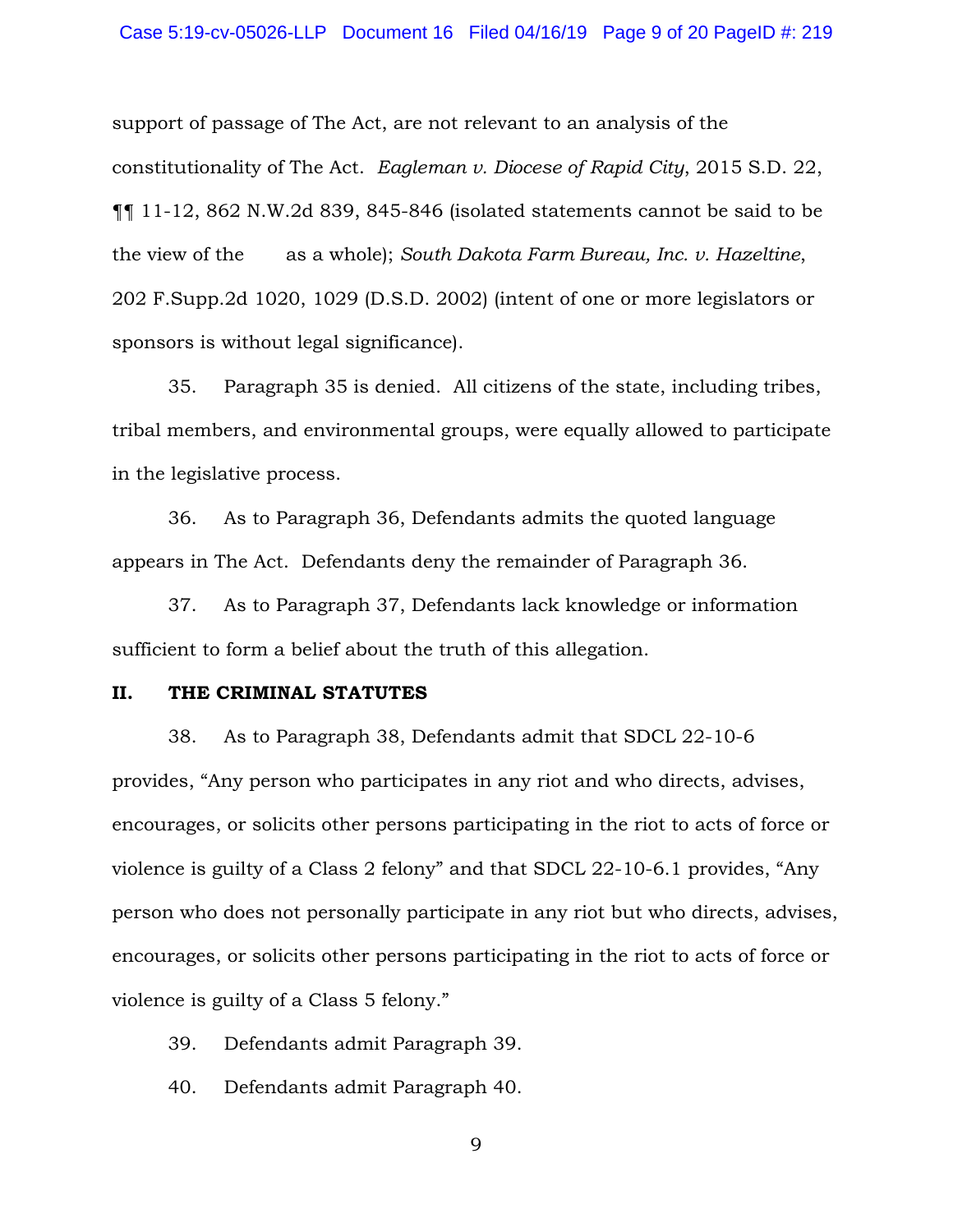41. Defendants deny Paragraph 41.

- 42. Defendants deny Paragraph 42.
- 43. Defendants deny Paragraph 43.
- 44. Defendants deny Paragraph 44.

#### **III. THE KEYSTONE XL PIPELINE**

45. As to Paragraph 45, Defendants admit that TransCanada intends to build a pipeline known as the "Keystone XL" pipeline to carry crude oil. Defendants admit that the Keystone XL route is planned to begin in Canada, passing through the provinces of Alberta and Saskatchewan, and then extend south through the states of Montana, South Dakota, and Nebraska. Defendants lack knowledge or information sufficient to form a belief about the truth of the remainder of Paragraph 45.

46. As to Paragraph 46, Defendants admit that one of the planned routes shows the Keystone XL pipeline passing through portions of the following South Dakota counties: Harding, Perkins, Butte, Meade, Pennington, Haakon, Jones, Lyman, and Tripp.

47. As to Paragraph 47, Defendants admit that the cited case states, in part, that former "Secretary of State John Kerry denied TransCanada's application on November 6, 2015."

48. As to Paragraph 48, Defendants admit that Paragraph 48 provides a summary of a portion of the previously cited case and that cited case provides, in part, "The State Department issued the accompanying Presidential Permit on April 4, 2017."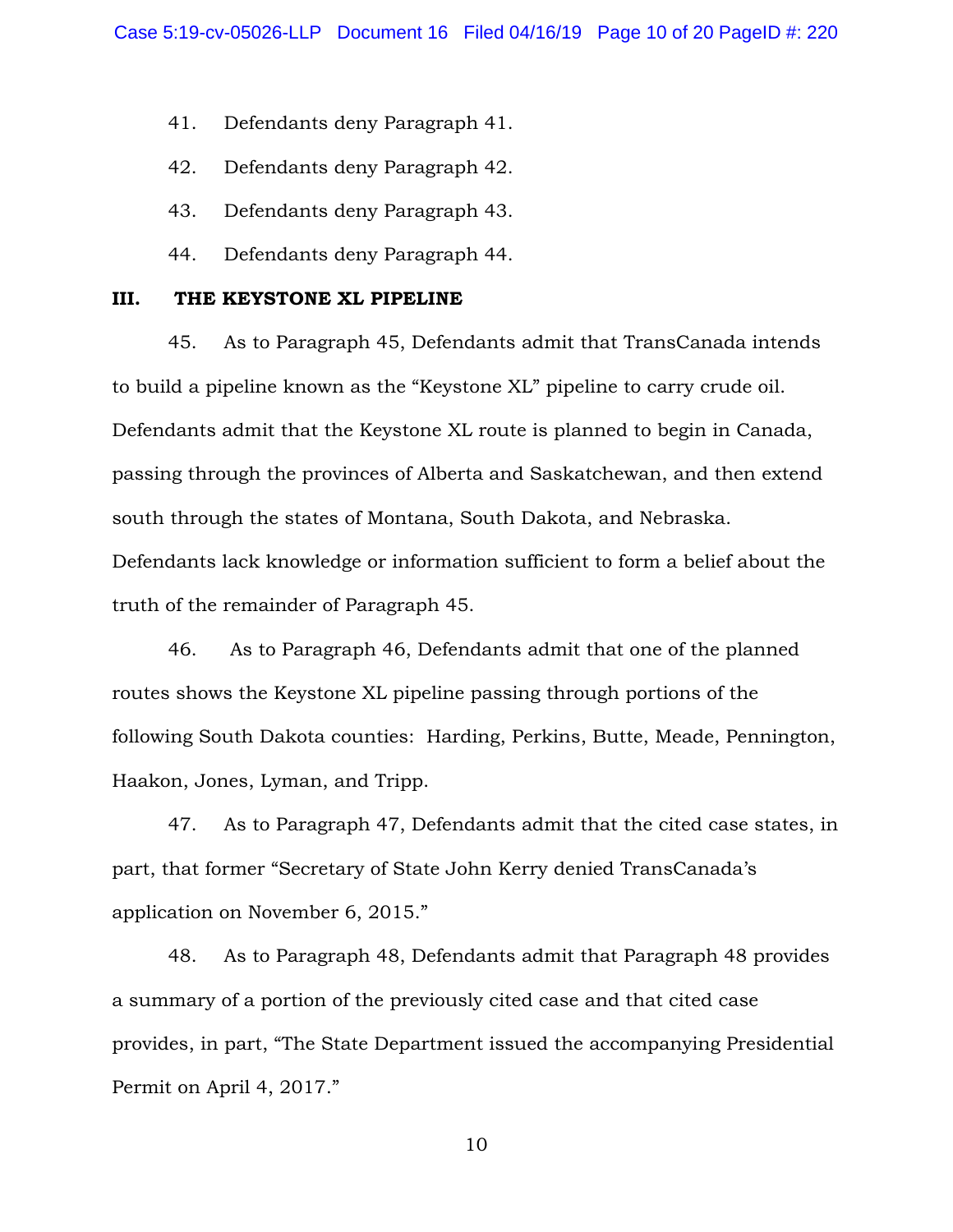49. As to Paragraph 49, Plaintiffs make legal assertions to which no response is necessary.

### **IV. PLANNED ACTIONS OF PLAINTIFFS**

50. As to Paragraph 50, Defendants lack knowledge or information sufficient to form a belief about the truth of this allegation.

51. As to Paragraph 51, Defendants lack knowledge or information sufficient to form a belief about the truth of this allegation.

52. As to Paragraph 52, Defendants lack knowledge or information sufficient to form a belief about the truth of this allegation.

### **Dakota Rural Action**

53. As to Paragraph 53, Defendants lack knowledge or information sufficient to form a belief about the truth of this allegation.

54. As to Paragraph 54, Defendants lack knowledge or information sufficient to form a belief about the truth of this allegation.

55. As to Paragraph 55, Defendants lack knowledge or information sufficient to form a belief about the truth of this allegation.

56. As to Paragraph 56, Defendants lack knowledge or information sufficient to form a belief about the truth of this allegation.

### **The IEN Plaintiffs**

57. As to Paragraph 57, Defendants lack knowledge or information sufficient to form a belief about the truth of this allegation.

58. As to Paragraph 58, Defendants lack knowledge or information sufficient to form a belief about the truth of this allegation.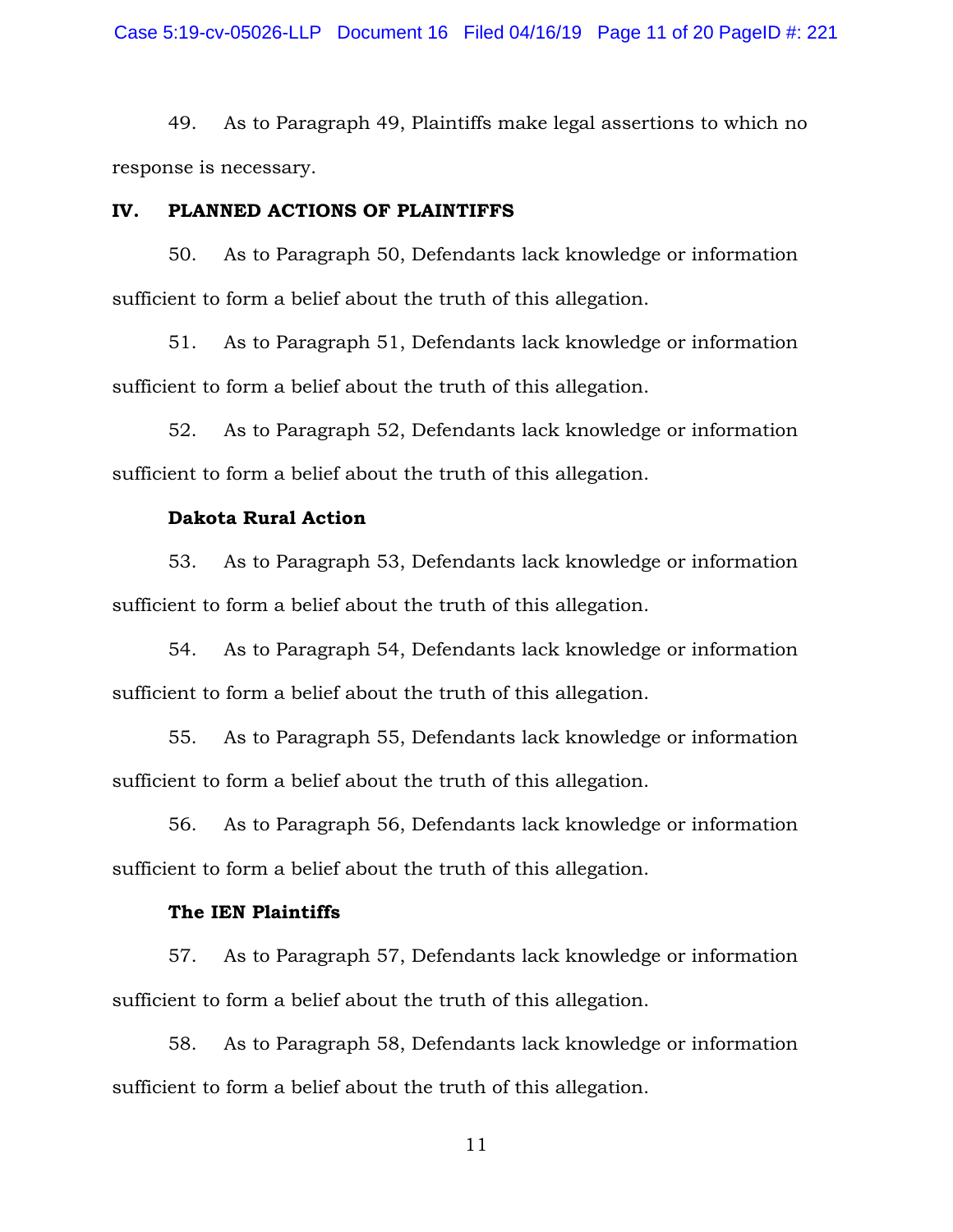59. As to Paragraph 59, Defendants lack knowledge or information sufficient to form a belief about the truth of this allegation.

### **The NDN Plaintiffs**

60. As to Paragraph 60, Defendants lack knowledge or information sufficient to form a belief about the truth of this allegation.

61. As to Paragraph 61, Defendants lack knowledge or information sufficient to form a belief about the truth of this allegation.

62. As to Paragraph 62, Defendants lack knowledge or information sufficient to form a belief about the truth of this allegation.

63. As to Paragraph 63, Defendants lack knowledge or information sufficient to form a belief about the truth of this allegation.

64. As to Paragraph 64, Defendants lack knowledge or information sufficient to form a belief about the truth of this allegation.

65. As to Paragraph 65, Defendants lack knowledge or information sufficient to form a belief about the truth of this allegation.

### **The Sierra Club**

66. As to Paragraph 66, Defendants lack knowledge or information sufficient to form a belief about the truth of this allegation.

### **The Challenged Law's Harm to Plaintiffs**

67. As to Paragraph 67, Defendants deny that any objectively reasonable fear of prosecution for protected speech would arise under the application of The Act. Defendants lack knowledge or information sufficient to form a belief about the truth of the remainder of this paragraph.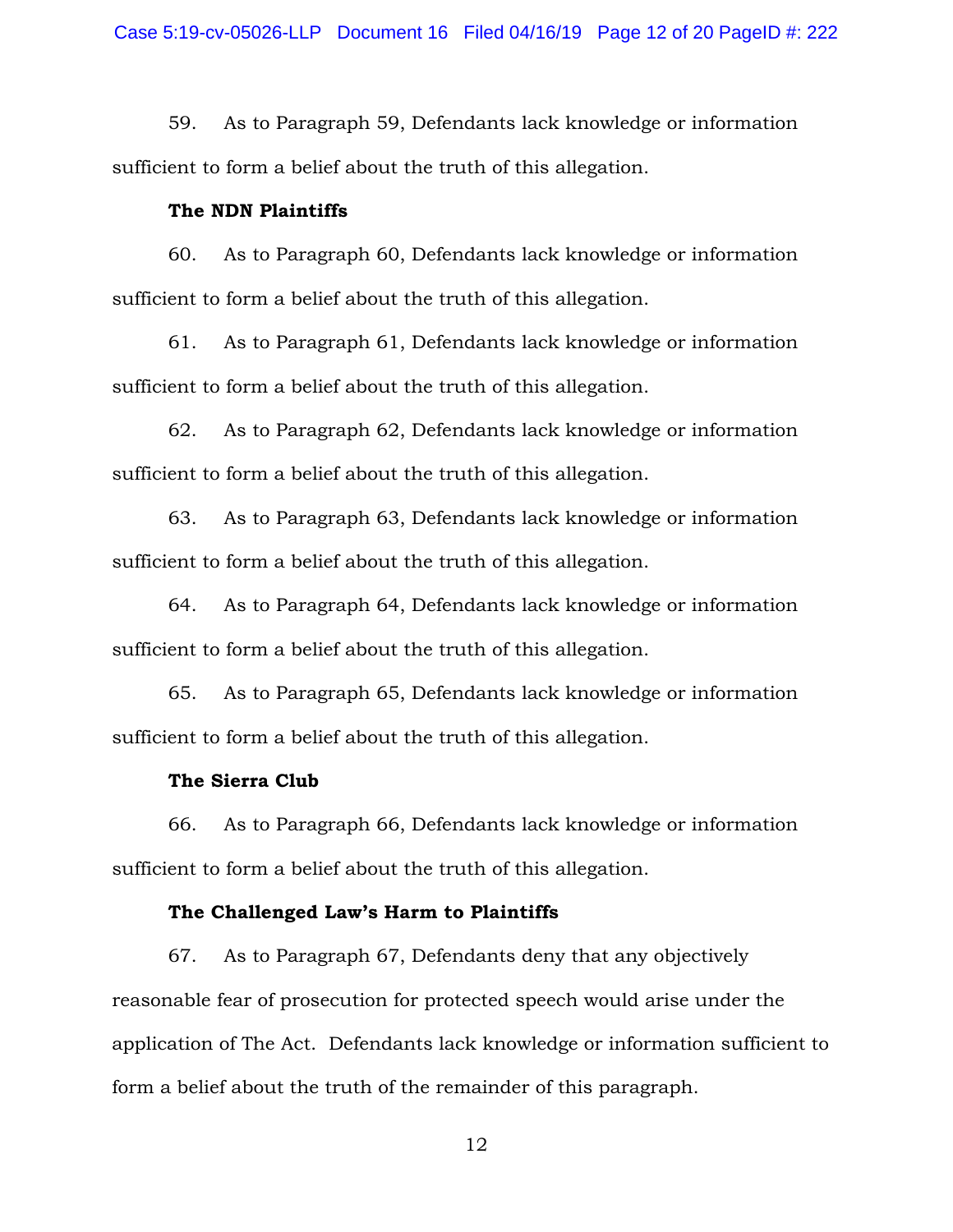68. As to Paragraph 68, Defendants deny that any objectively reasonable fear of prosecution for protected speech would arise under the application of The Act. Defendants lack knowledge or information sufficient to form a belief about the truth of the remainder of this paragraph.

69. As to Paragraph 69, Defendants deny that any objectively reasonable fear of prosecution for protected speech would arise under the application of The Act.

70. Defendants deny Paragraph 70.

71. Defendants deny Paragraph 71.

### **V. OTHER SOUTH DAKOTA STATUTES THAT PREVENT RIOTS AND VIOLENCE**

72. The first sentence of Paragraph 72 is a legal statement for which no response is necessary. To the extent a response is necessary, Defendants deny the first sentence of Paragraph 72. Defendants admit certain acts of violence are currently illegal under South Dakota law.

73. As to Paragraph 73, Defendants admit that SDCL 22-10-1 provides, "Any use of force or violence or any threat to use force or violence, if accompanied by immediate power of execution, by three or more persons, acting together and without authority of law, is riot. Riot is a Class 4 felony." Defendants deny the remainder of Paragraph 73.

74. As to Paragraph 74, Defendants admit that SDCL 22-4A-1 provides, "Any person who, with the intent to promote or facilitate the commission of a crime, commands, hires, requests, or solicits another person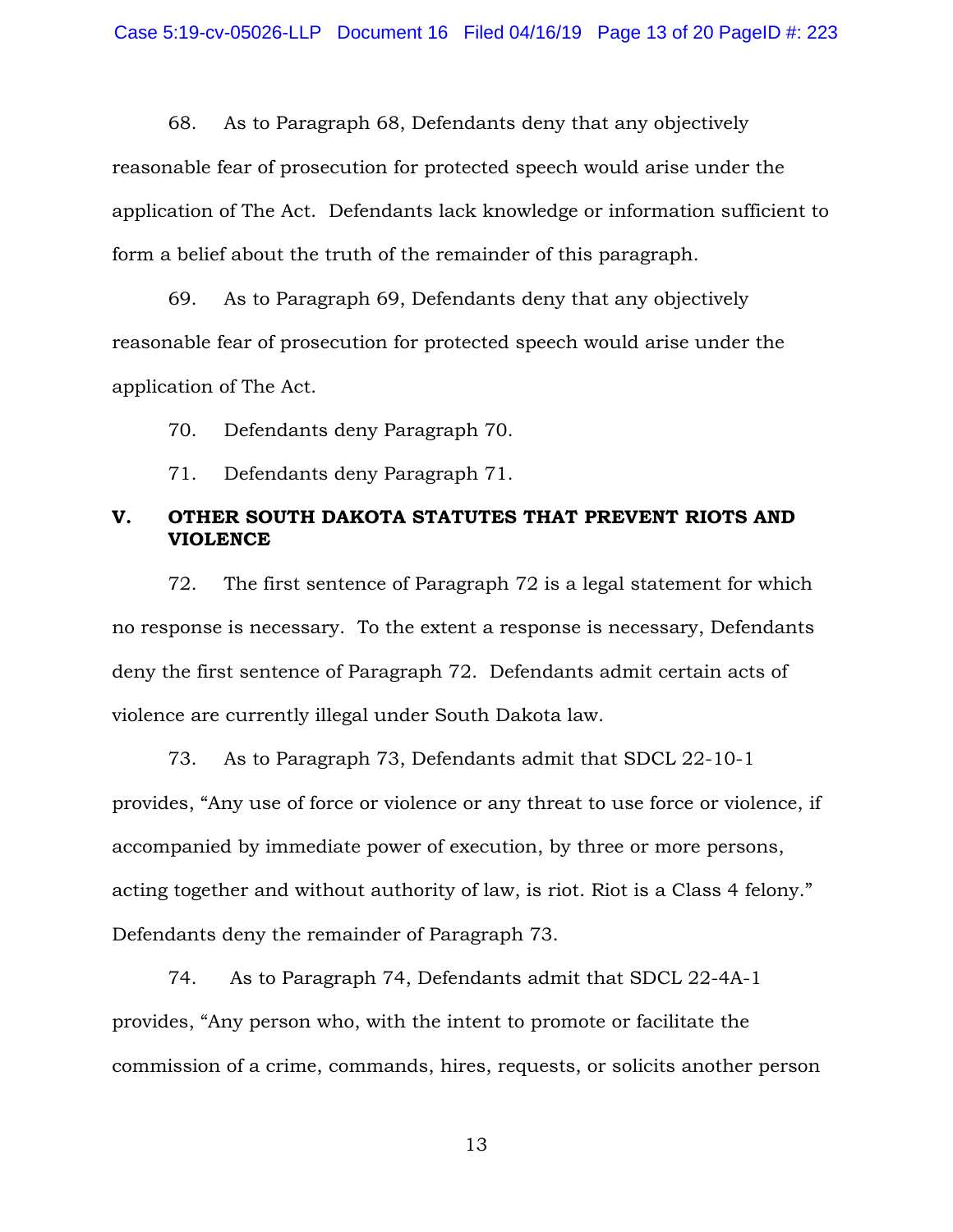to engage in specific conduct which would constitute the commission of such offense or an attempt to commit such offense, is guilty of criminal solicitation. Criminal solicitation is a:

- (1) Class 1 felony if the offense solicited is a Class A, B or C felony;
- (2) Class 2 felony if the offense solicited is a Class 1 felony;
- (3) Class 3 felony if the offense solicited is a Class 2 felony;
- (4) Class 4 felony if the offense solicited is a Class 3 felony;
- (5) Class 5 felony if the offense solicited is a Class 4 felony;
- (6) Class 6 felony if the offense solicited is a Class 5 felony; or

 (7) Class 1 misdemeanor if the offense solicited is a Class 6 felony." Defendants deny the remainder of paragraph 74.

75. As to Paragraph 75, Defendants admit that SDCL 22-10-9 provides, "Any person who assembles with two or more persons for the purpose of engaging in conduct constituting riot or aggravated riot or who, being present at an assembly that either has or develops such a purpose, remains there, with intent to advance that purpose, is guilty of unlawful assembly. Unlawful assembly is a Class 1 misdemeanor." Defendants deny the remainder of Paragraph 75.

76. As to Paragraph 76, Defendants admit that SDCL 22-18-35 provides, "Any person who intentionally causes serious public inconvenience, annoyance, or alarm to any other person, or creates a risk thereof by:

(1) Engaging in fighting or in violent or threatening behavior;

(2) Making unreasonable noise;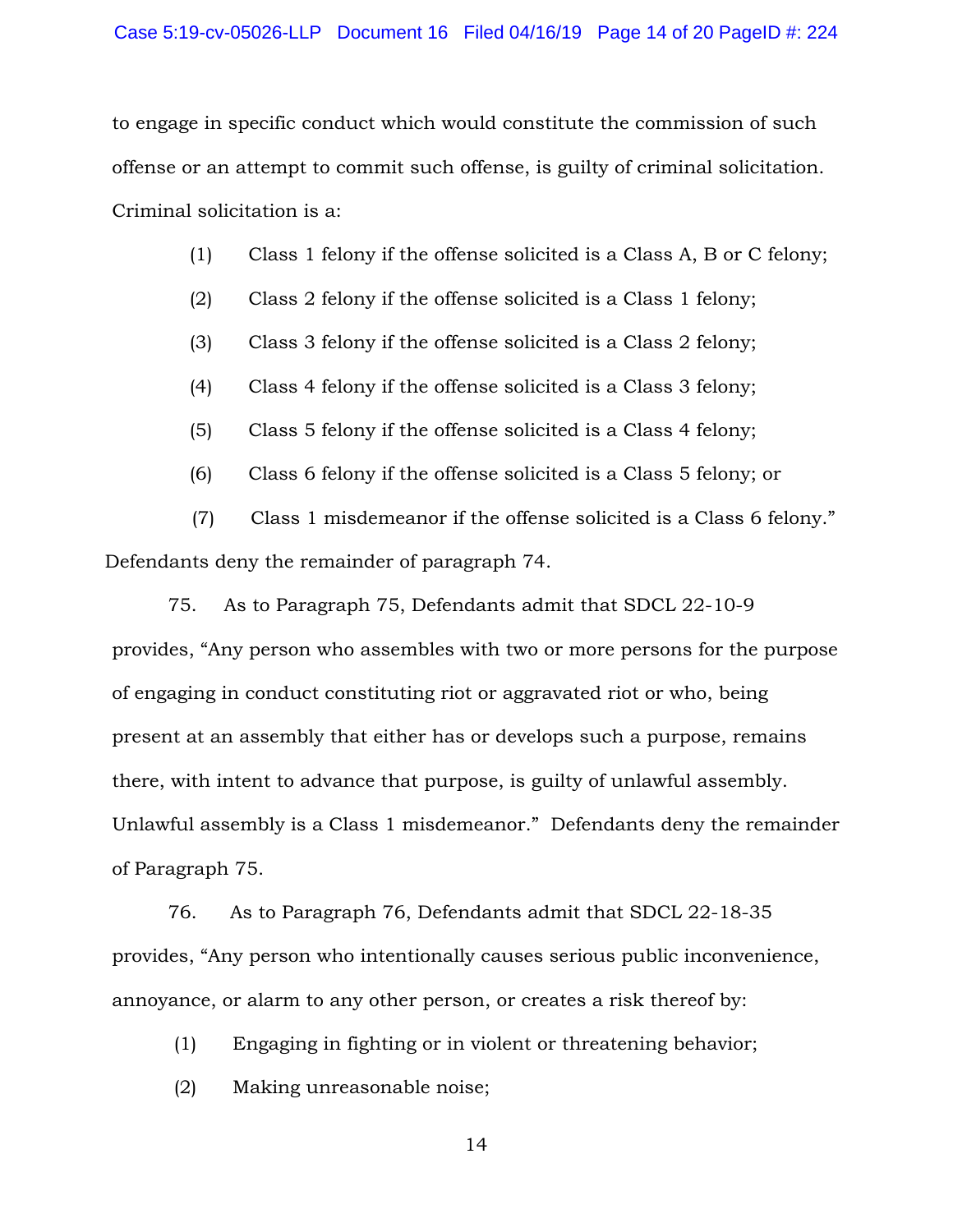### Case 5:19-cv-05026-LLP Document 16 Filed 04/16/19 Page 15 of 20 PageID #: 225

(3) Disturbing any lawful assembly or meeting of persons without lawful authority; or

(4) Obstructing vehicular or pedestrian traffic; is guilty of disorderly conduct. Disorderly conduct is a Class 2 misdemeanor. However, if the defendant has been convicted of, or entered a plea of guilty to, three or more violations of this section, within the preceding ten years, the defendant is guilty of a Class 1 misdemeanor for any fourth or subsequent offense." Defendants deny the remainder of Paragraph 76.

77. As to Paragraph 77, Defendants admit that SDCL 22-18-40 provides, "Unless otherwise directed by law enforcement or other emergency personnel or to seek assistance for an emergency or inoperable vehicle, no person may stand upon the paved or improved or main-traveled portion of any highway with intent to impede or stop the flow of traffic. A violation of this section is a Class 1 misdemeanor." Defendants deny the remainder of Paragraph 77.

78. As to Paragraph 78, Defendants admit that SDCL 22-10-11 provides, "Any person who, during a riot or unlawful assembly, intentionally disobeys a reasonable public safety order to move, disperse, or refrain from specified activities in the immediate vicinity of the riot, is guilty of a Class 1 misdemeanor. A public safety order is any order, the purpose of which is to prevent or control disorder or promote the safety of persons or property, issued by a law enforcement officer or a member of the fire or military forces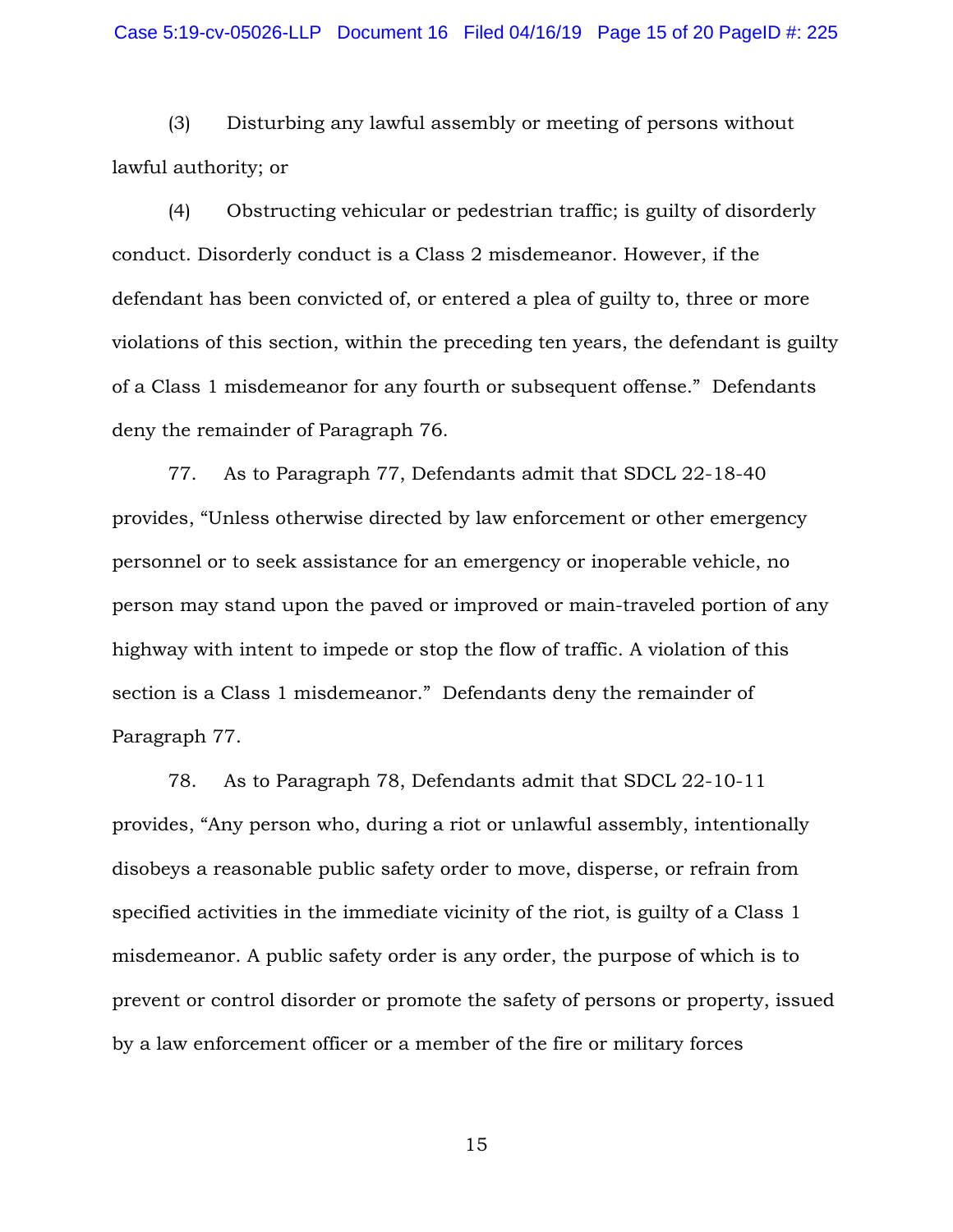concerned with the riot or unlawful assembly." Defendants deny the remainder of Paragraph 78.

79. As to Paragraph 79, Defendants deny The Act is unconstitutional.

#### **CLAIMS FOR RELIEF**

### **I. FIRST AMENDMENT – SPEECH AND EXPRESSIVE CONDUCT**

80. Defendants deny Paragraph 80.

81. Defendants deny Paragraph 81.

82. As to Paragraph 82, Plaintiffs make a legal assertion to which no response is necessary. To the extent a response is required, Defendants deny Paragraph 82.

83. As to Paragraph 83, Plaintiffs make a legal assertion to which no response is necessary. To the extent a response is required, Defendants deny Paragraph 83.

84. As to Paragraph 84, Plaintiffs make a legal assertion to which no response is necessary. To the extent a response is required, Defendants deny Paragraph 84.

85. Defendants deny Paragraph 85.

86. Defendants deny Paragraph 86.

87. Defendants deny Paragraph 87.

88. Defendants deny Paragraph 88.

89. As to Paragraph 89, Defendants lack knowledge or information sufficient to form a belief about the truth of the allegation.

90. Defendants deny Paragraph 90.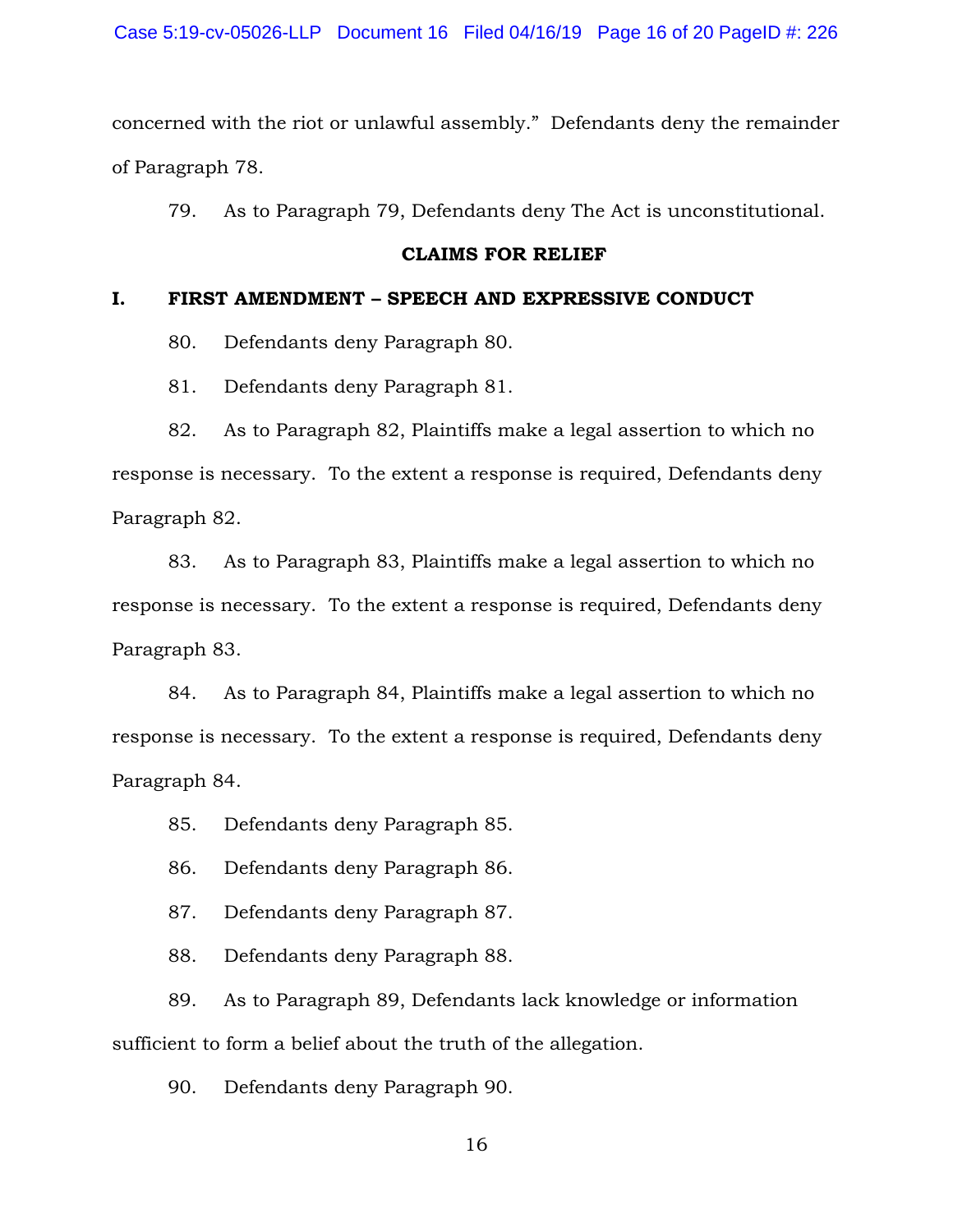Case 5:19-cv-05026-LLP Document 16 Filed 04/16/19 Page 17 of 20 PageID #: 227

### **II. FOURTEENTH AMENDMENT – DUE PROCESS**

91. Defendants deny Paragraph 91.

92. Defendants deny Paragraph 92.

### **III. PRAYER FOR RELIEF**

93. Paragraph 93 is the Prayer for Relief for which no response is necessary.

### **AFFIRMATIVE DEFENSES**

1. Defendants affirmatively allege that Plaintiffs have failed to state a claim upon which relief can be granted.

2. Defendants affirmatively allege Plaintiffs lack standing to bring this action.

3. Defendants affirmatively allege the matter is not ripe for review.

4. Defendants affirmatively allege that this action against them in their official capacities is barred by the Eleventh Amendment to the United States Constitution.

5. Defendants affirmatively allege that the action against them is barred by the doctrine of sovereign immunity, and that sovereign immunity has not been waived by the State of South Dakota, its public entities or employees for suits in federal court. SDCL 3-21-7 and 3-21-10.

6. Defendants affirmatively allege that this action is barred by Article III, § 27 of the South Dakota Constitution, SDCL 21-32-17 and 21-32A-2, and by the Eleventh Amendment to the United States Constitution.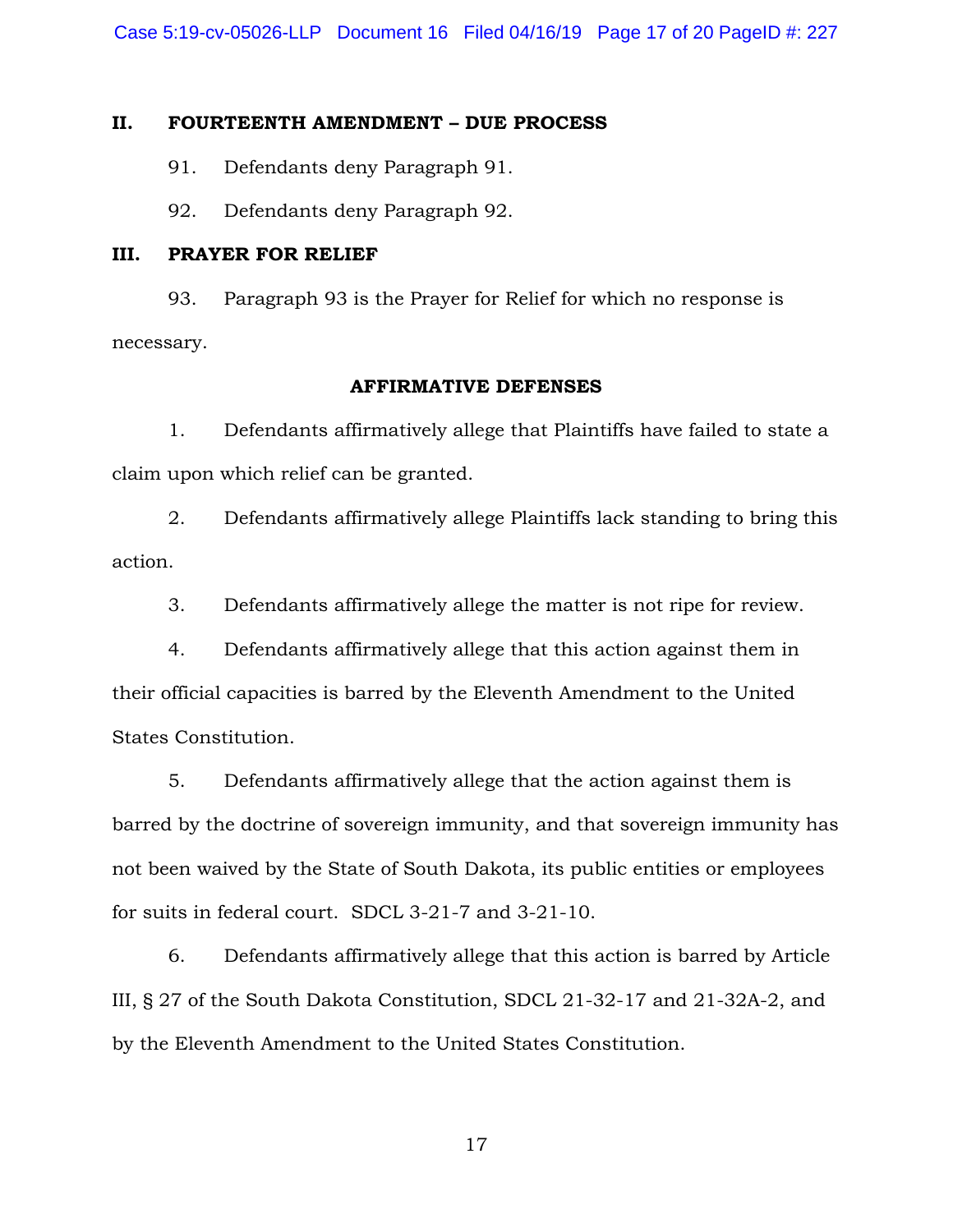7. Defendants are duly elected officials for the State of South Dakota, acting wholly within the scope of their office and entitled to qualified immunity.

8. Defendants affirmatively allege that this action is barred against them to the extent that they were acting only in a supervisory capacity. Defendants affirmatively allege that Plaintiffs are not entitled to recover damages against them to the extent they were only acting in a supervisory capacity. The doctrine of *respondeat superior* does not apply to actions brought pursuant to the provisions of 42 USC § 1983.

9. Defendants affirmatively allege that they possess only a general duty to see the laws of the state are implemented and that such a generalized duty does not subject Defendants to liability under 42 U.S.C. § 1983.

10. Defendants affirmatively allege that they possess only a general duty to see the laws of the state are implemented. Without a specific connection between a named defendant and the challenged statute, the challenge is in fact against the State and 11th Amendment immunity applies. Additionally, under 11th Amendment immunity, the State itself is not subject to injunctive relief.

11. Defendants affirmatively allege that the Court should abstain from hearing this matter under *Railroad Commission of Texas v. Pullman Co.*, 312 U.S. 496 (1941) and *Younger v. Harris*, 401 U.S. 37 (1971).

WHEREFORE, Defendants pray that Plaintiffs' Complaint be dismissed on the merits, that Defendants recover reasonable attorney fees, costs and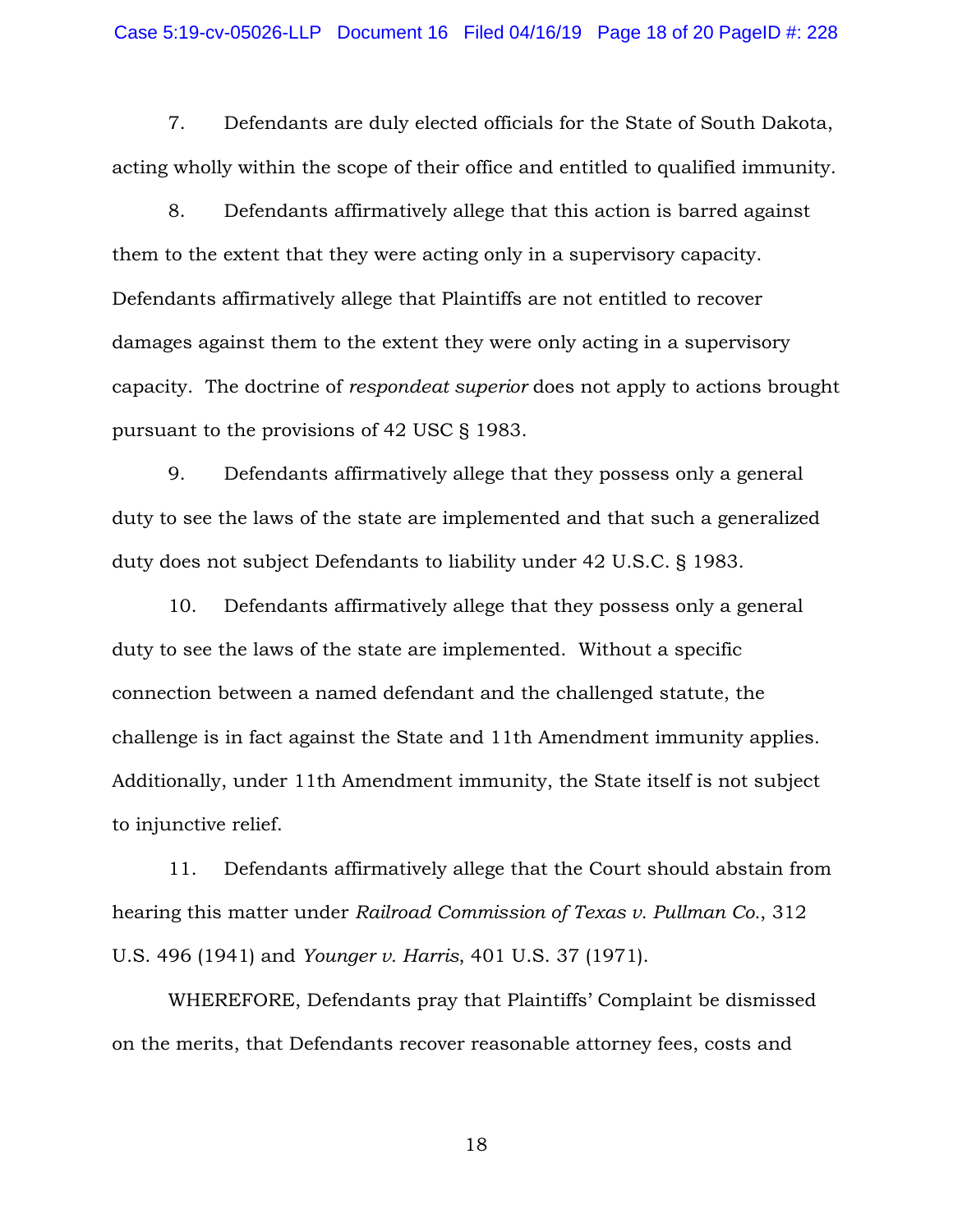disbursements, and for such other and further relief that the Court deems

proper and just.

## **JURY TRIAL DEMAND**

Defendants demand trial by Jury.

Dated this 16th day of April, 2019

/s/ *Richard M. Williams*  Deputy Attorney General Mickelson Criminal Justice Center 1302 East Highway 14, Suite 1 Pierre, South Dakota 57501 Telephone: (605) 773-3215 [rich.williams@state.sd.us](mailto:rich.williams@state.sd.us)

*Attorney for Governor Noem and Attorney General Ravnsborg*